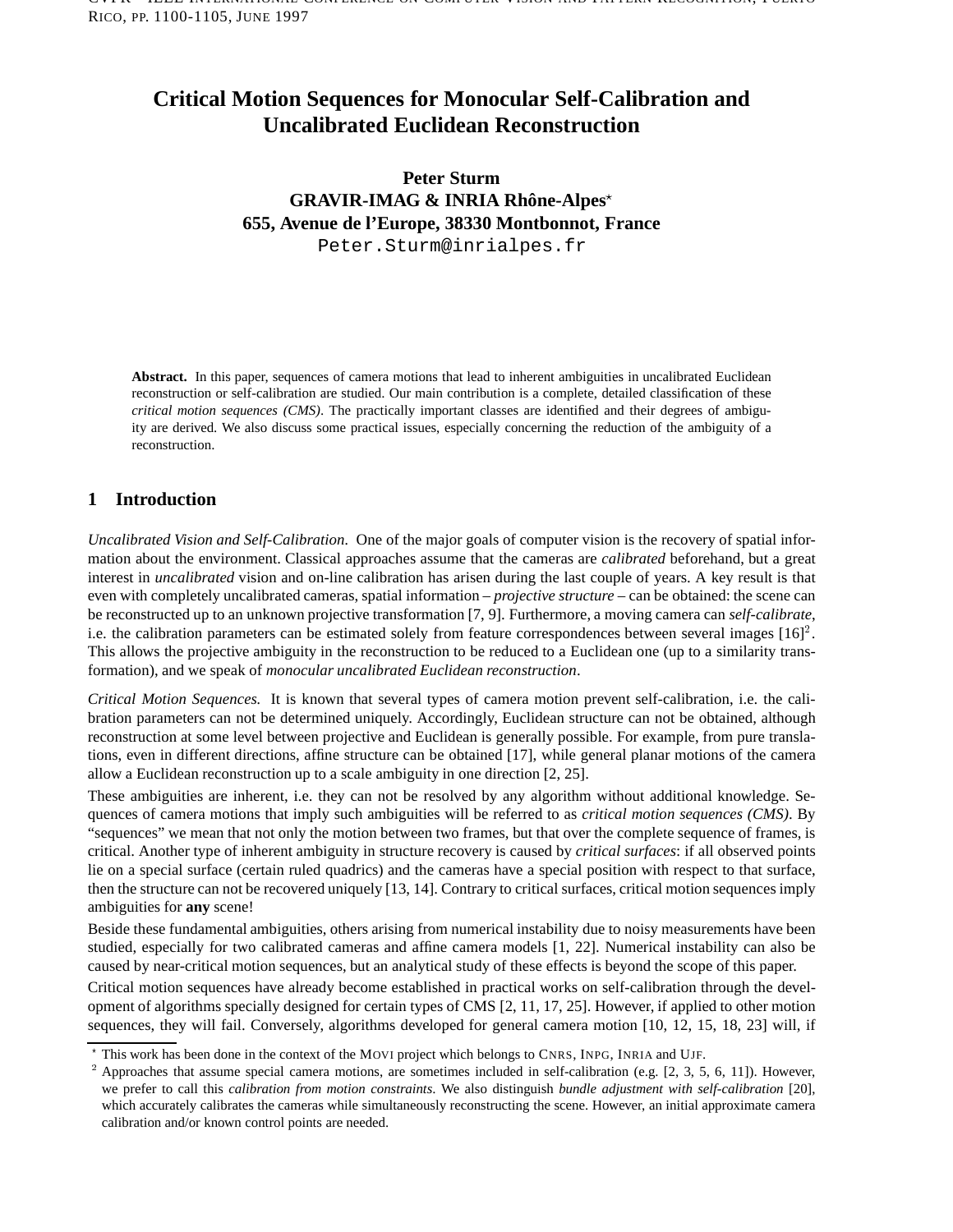applied to critical sequences, hopefully find one of the ambiguous solutions, but this will generally not be the correct one.

The problem of critical motion sequences is important, since many image sequences used for object modeling are indeed critical, as will become clear in sections 4 and 5. In spite of their importance, we are not aware of any complete investigation of CMS in literature. A study in this direction is reported in [26], but the problem is only considered for 3 frames and is linked to a particular self-calibration algorithm.

In this paper, we derive a complete characterization of critical motion sequences, which is independent of the number of frames and of the algorithm used. We also show which of the sequences permit at least affine scene reconstruction or camera self-calibration.

*Basic Idea.* Now we sketch the basic idea behind the derivation of the critical motion sequences. Euclidean reconstruction is equivalent to the determination of the absolute conic  $\Omega$  [8]. This can only be based upon the special properties which distinguish it from all other conics in 3-space. The main property, and usually the only one used in existing algorithms, is that the projection of  $\Omega$  is invariant under camera motions provided the intrinsic parameters do not change. Its image  $\omega$  can thus be determined as the "fixed conic of a sequence" [2]. Furthermore,  $\Omega$  is a proper virtual conic, and for perfect perspective projection, its images must also be proper virtual conics. Besides these properties (or equivalent ones) there is no means to determine  $\Omega$  from monocular uncalibrated image sequences.

Hence, the problem of monocular uncalibrated Euclidean reconstruction fails to have a unique solution exactly when there is at least one other conic besides  $\Omega$  with the same properties, i.e. a proper virtual conic  $\Omega'$  that is projected onto some proper virtual conic  $\omega'$  in all frames of the sequence.

*Structure of the Paper.* In section 2 we provide the theoretical background of our approach. Basic definitions are settled in section 3 and used in section 4 to derive the critical motion sequences. A taxonomy of the CMS and some of their properties are presented in section 5. Practical issues are discussed and conclusions are drawn in sections 6 and 7.

# **2 Background**

The definitions in this section are mainly taken from [4] and [19]. Some of the results for general quadrics are presented only for central conics.

*Notation.* We refer to the *plane at infinity* as the *ideal plane* and denote it by  $\Pi_{\infty}$ .  $\mathcal{P}^n$  is the *n*-dimensional projective space and  $\sim$  means equality up to a scalar factor. We use the abbreviation *PVC* for proper virtual conics (see below).

*Pinhole Camera Model.* In this paper, we use the projective pinhole camera model. The projection can be represented by a  $3 \times 4$  *projection matrix* P. We consider only the case of perfect perspective projection, i.e. the projection center does not lie on  $\Pi_{\infty}$ . With regard to physical cameras, the projection matrix can be decomposed into a *calibration matrix* <sup>A</sup> and a *pose matrix* <sup>T</sup>. The pose matrix represents the position and orientation of the camera in some absolute coordinate frame. The calibration matrix describes the invertible affine transformation from the *canonical projection* to pixel coordinates. For the pinhole model, the calibration matrix is determined by 5 *intrinsic parameters*: focal length, measured in horizontal and vertical pixels, two coordinates of the principal point, and skew angle between the pixel axes.

*Relative Rotation.* The *relative rotation* between two frames whose orientation is given by rotation matrices  $\mathbf{R}_1$  and  $\mathbf{R}_2$ , is represented by the rotation matrix  $\mathbf{R} = \mathbf{R}_1^{\mathrm{T}} \mathbf{R}_2$ .

*Quadrics and Conics.* A *quadric* in  $\mathcal{P}^n$  is a set of points satisfying a homogeneous quadratic equation. Each quadric can be represented by a symmetric  $(n + 1) \times (n + 1)$  matrix. A *virtual quadric* is a quadric with no real point and a *proper quadric* is a quadric whose matrix has a non-zero determinant. *Conics* are planar quadrics; we will not distinguish between a conic and its matrix. A conic in  $P^3$ , or 3D conic, is defined by its *supporting plane* and the conic's equation in that plane. All proper virtual conics (*PVC*) are central [4] and hence can be transformed to *Euclidean normal form* by a Euclidean transformation (principal axis transformation). The Euclidean normal form is a diagonal matrix of the conic's eigenvalues. If all three eigenvalues are distinct, then the conic has exactly two symmetry lines and is an *ellipse*. The symmetry lines pass through the conic's center and are mutually orthogonal. If the eigenvalues are not all distinct, the conic is a *circle* and all lines through the center are symmetry lines.

*Symmetry Planes of 3D Conics.* We define the *symmetry planes of a proper 3D conic*  $\Phi$  as the planes reflecting  $\Phi$  onto itself. The symmetry planes of  $\Phi$  are exactly its supporting plane  $\Pi$  and the planes perpendicular to  $\Pi$  that contain a symmetry line of  $\Phi$ .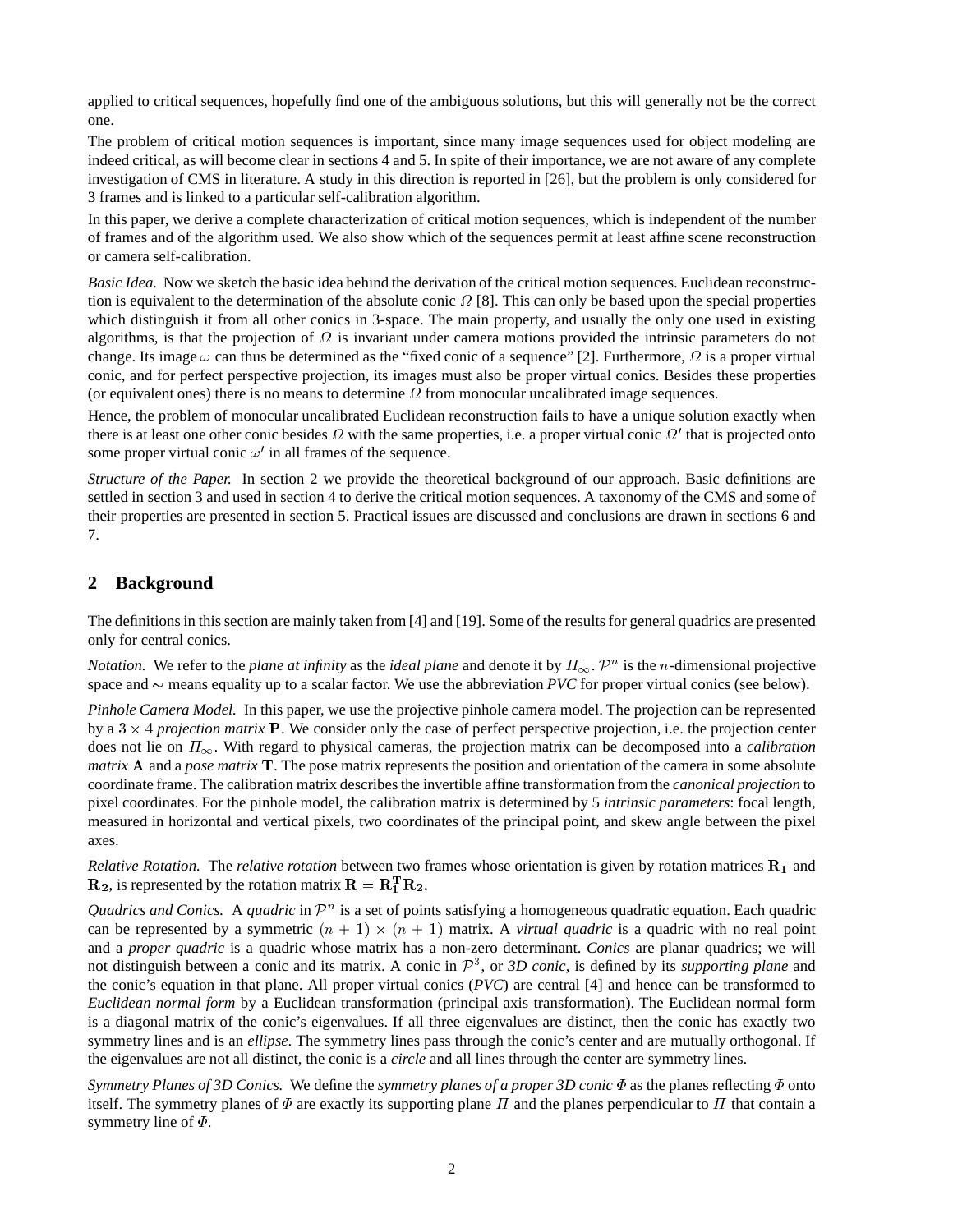*Cones.* By *cones* we mean rank-3 quadrics in  $\mathcal{P}^3$  with vertex not on  $\Pi_{\infty}$ . A cone is uniquely defined by its vertex and any (conic) section by a plane not containing the vertex. Cones are used in this paper through the notion of the *projection cone* of a 3D conic, i.e. the cone traced out by the projection rays of the perspective projection of the conic. The Euclidean normal form of a cone is a diagonal matrix diag( $\lambda_1, \lambda_2, \lambda_3, 0$ ), with non-zero  $\lambda_i$ . If the  $\lambda_i$  are all distinct then the cone is an *elliptic cone* and has 3 mutually orthogonal *axes*. If exactly two of the  $\lambda_i$  are equal, the cone is *circular*. For an *absolute cone*, all three  $\lambda_i$  are equal.

Absolute Quadric and Absolute Conic. The absolute quadric of  $\mathcal{P}^n$  is defined by the equations  $x_1^2 + \cdots + x_n^2 =$  $x_{n+1} = 0$ . The *absolute conic*  $\Omega$  is the absolute quadric of  $\mathcal{P}^3$ .  $\Omega$  is a proper virtual conic in the ideal plane whose position uniquely defines the Euclidean structure of 3-space. The calibration of a camera is equivalent to determining the image  $\omega$  of  $\Omega$ , respectively its dual  $\omega^*$  [16, 8]. From the relation  $\omega^* \sim A A^T$ , the calibration matrix A can be uniquely recovered by Cholesky decomposition.

# **3 Basic Definitions**

We define a *motion sequence* S of m camera positions as  $S = (\mathbf{R_i}, \mathbf{t_i})_{i=1}^m$ , where  $(\mathbf{R_i}, \mathbf{t_i})$  are the rotational and translational components of the <sup>i</sup>th camera pose.

#### **3.1 Critical Motion Sequences**

We first note that the question of whether a given motion sequence is critical is independent of the cameras intrinsic parameters: a conic has the same image in a set of views taken by the same camera, exactly if it has the same image in the corresponding canonical projections<sup>3</sup>. It is thus sufficient to consider only the pose of the camera.

**Definition 1.** Let S be a motion sequence and  $P_i$  the canonical projection for the *i*th frame. Let  $P_i(\Phi)$  be the image of the 3D conic  $\Phi$ .

The motion sequence S is **critical** if there exists a proper virtual conic  $\Phi$ , *distinct from*  $\Omega$ , that projects to the same proper virtual conic  $\phi$  in all frames of  $S: \phi \sim \mathbf{P_i}(\phi)$  for  $i = 1, \dots, m$ .

Such PVC  $\Phi$  will be referred to as **potential absolute conics** and we say that the motion sequence S is **critical with respect to**  $\Phi$ . Ē

It follows that Euclidean reconstruction from an uncalibrated monocular image sequence is ambiguous exactly when the underlying camera motion is a critical motion sequence (cf. the basic idea described in section 1).

## **3.2 Affine Reconstruction**

In view of the stratification of reconstruction [8] the question naturally arises, which motion sequences allow at least an affine reconstruction of the scene. Affine reconstruction is equivalent to the determination of the ideal plane  $\Pi_{\infty}$ in a projective reconstruction.  $\Pi_{\infty}$  is uniquely characterized as the supporting plane of the absolute conic<sup>4</sup>. Hence, if for a given motion sequence there exist potential absolute conics with different supporting planes, then the ideal plane can not be uniquely identified and affine reconstruction is not possible:

**Definition 2.** A motion sequence is **critical for affine reconstruction** if it is critical with respect to a proper virtual conic  $\Phi$ , which is *not on the ideal plane*. Г

#### **3.3 Self-Calibration**

While Euclidean reconstruction implies the (self-) calibration of the camera, the inverse is not always true: a camera which rotates about its projection center can in general self-calibrate [11], but because of the missing base-line, no reconstruction is possible. The fact that (self-) calibration is equivalent to the determination of the *image* of the absolute conic, leads to the following definition:

<sup>&</sup>lt;sup>3</sup> There is an invertible affine transformation between the canonical projection and the image plane (see section 2).

<sup>&</sup>lt;sup>4</sup> In [18] the constraint that the infinite homography has eigenvalues of the same modulus is used for affine reconstruction. We show in [21] that this is a necessary but insufficient constraint.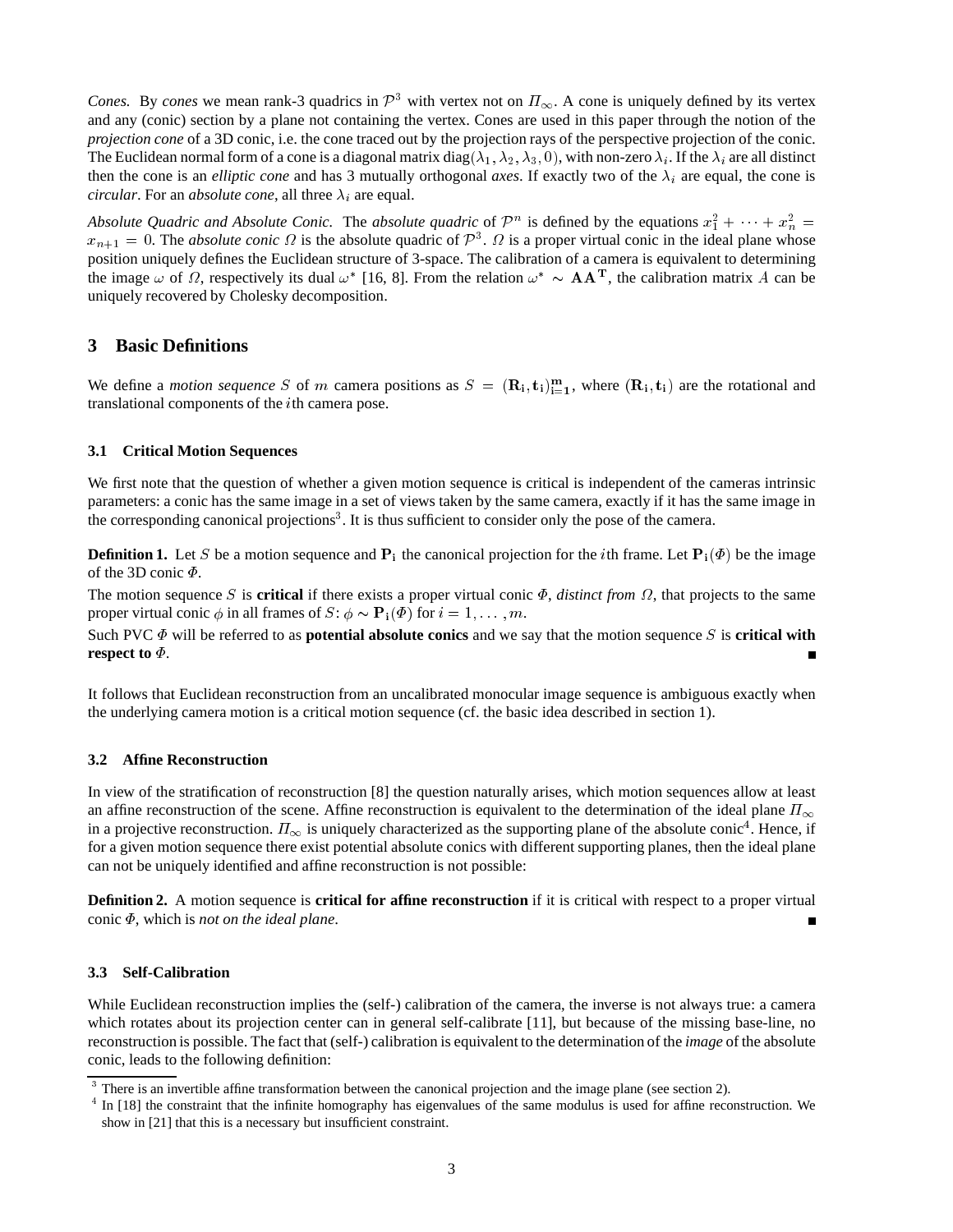**Definition 3.** A motion sequence S is **critical for self-calibration** if it is critical with respect to a PVC, whose image  $\phi$  is *different* from that of the absolute conic.

In the case of a rotating camera, there indeed exist an infinity of potential absolute conics, but they all lie on the projection cone of the absolute conic. This is why the images of all potential absolute conics are identical and **equal** to the image of the absolute conic, which means that self-calibration is possible!

## **4 Derivation of the CMS**

In this section, the critical motion sequences are derived, based on the previous definitions. We divide the derivations into two parts, for potential absolute conics which lie / do not lie on  $\Pi_{\infty}$ . The results are summarized in section 5. For more details and formal proofs refer to [21].

### **4.1 Potential Absolute Conics on**  $\Pi_{\infty}$

#### **4.1.1 Constraint on Relative Rotations**

Let  $\Phi$  be a PVC on the ideal plane. Its (canonical) perspective projection  $\phi$  by a projection matrix  $P = (R|t)$  is given by  $\phi \sim \mathbf{R}\Phi\mathbf{R}^T$ . Note that the projection of  $\Phi$  depends only on the orientation of the camera, not on its position. Consider two frames with orientations  $\mathbf{R}_1$  and  $\mathbf{R}_2$ . The projection of  $\Phi$  is the same in both frames if  $\mathbf{R}_1 \Phi \mathbf{R}_1^T \sim$  $R_2 \Phi R_2^T$ . Since the determinants of rotation matrices are 1, we obtain the condition  $R_1 \Phi R_1^T = R_2 \Phi R_2^T$ . Introducing the relative rotation R between the two frames, the condition that  $\Phi$  has the same projection in both frames becomes

$$
\mathbf{R}\varPhi = \varPhi \mathbf{R} \tag{1}
$$

Let x be an eigenvector of  $\Phi$  with eigenvalue  $\lambda$ . From Equation (1) it follows that  $\Phi \mathbf{R} \mathbf{x} = \mathbf{R} \Phi \mathbf{x} = \lambda \mathbf{R} \mathbf{x}$ , i.e.  $\mathbf{R} \mathbf{x}$  is also an eigenvector of  $\Phi$  with eigenvalue  $\lambda$ . This is valid for all eigenvectors x of  $\Phi$  and it follows that **R** conserves the eigenspaces of  $\Phi$ . Hence, for a PVC  $\Phi$  on the ideal plane to have the same image in all frames of a sequence, all relative rotations between pairs of frames must conserve the eigenspaces of  $\Phi$ . This is also a sufficient condition [21].

#### **4.1.2 Developing the Constraint**

We develop the condition on the relative rotations with respect to the various possible forms of  $\Phi$ . The criticality of a motion sequence does not depend on the absolute coordinate frame in which the poses are expressed, so we can take  $\Phi$  to have Euclidean normal form. Since  $\Phi$  is proper virtual, there are exactly 3 different cases, differing in the multiplicity of the eigenvalues of  $\Phi$ :

*Case 1. One Triple Eigenvalue.* The only conic on  $\Pi_{\infty}$  with a triple eigenvalue is the absolute conic, so the sequence is not critical.

*Case 2. One Double and One Single Eigenvalue.* The eigenspace of the double eigenvalue is a plane *II* and that of the single eigenvalue a line 1 perpendicular to  $\pi^5$ . Since the rotation R conserves  $\pi$  and 1, it must be either the identity transformation, a rotation about l by an arbitrary angle, or a rotation by 180 $^{\circ}$  about a line on  $\Pi$ , incident with l.

*Case 3. Three Single Eigenvalues.* The eigenspaces are three mutually orthogonal lines. <sup>R</sup> is thus the identity transformation or a rotation by  $180^\circ$  about any of the 3 lines.

Note that the relative rotations <sup>R</sup> that arise from Case 3 are also covered by Case 2. The following class covers all motion sequences that are critical with respect to a PVC on  $\Pi_{\infty}$ :

**CMS-Class 1:** Motion sequences for which all relative rotations are either rotations by an arbitrary amount about some line 1 or by  $180^{\circ}$  about lines perpendicular to 1.

If a conic  $\Phi$  on  $\Pi_{\infty}$  has the same image in all frames of a sequence, this is also true for all conics in the linear family spanned by  $\Phi$  and  $\Omega$ . Hence, there exists a familiy of ambiguous Euclidean reconstructions. Class 1 is rather large but we can identify more specific sub-classes:

<sup>&</sup>lt;sup>5</sup> Eigenvectors of symmetric matrices corresponding to different eigenvalues are orthogonal.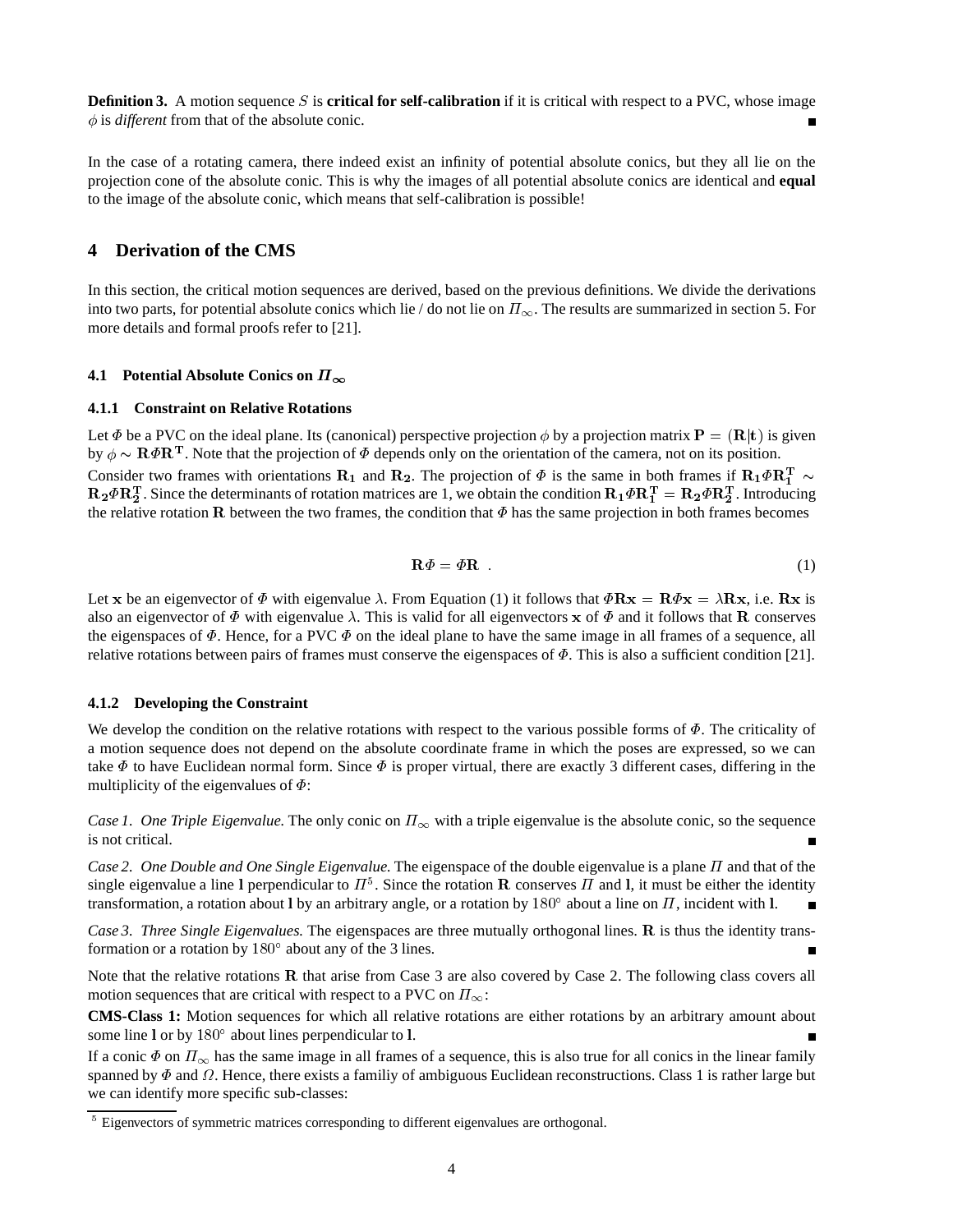| <b>CMS-Class 1.1:</b> All relative rotations are arbitrary rotations about some line 1.                                     | п              |
|-----------------------------------------------------------------------------------------------------------------------------|----------------|
| <b>CMS-Class 1.2:</b> All relative rotations are rotations by $180^\circ$ about 3 mutually orthogonal lines.                | п              |
| <b>CMS-Class 1.3:</b> All relative rotations are rotations by $180^\circ$ about some line 1.                                | п              |
| <b>CMS-Class 1.4:</b> There is no relative rotation at all, i.e. the motions are pure translations in arbitrary directions. | $\blacksquare$ |
| A further discussion is given in section 5.                                                                                 |                |

## **4.2 Potential Absolute Conics not on**  $\Pi_{\infty}$

Conics not on  $\Pi_{\infty}$  are rather more difficult to deal with, since their projection depends on both the position and orientation of the camera. An algebraic description of the CMS through constraints on the position and orientation of the frames in a sequence is very tedious to derive [26] and it is not at all clear if it is tractable for more than 3 frames. We thus preferred a more intuitive geometrical approach. This does not provide an exact algebraic description but it does yield a geometric description of all types of critical motion sequences, for any number of frames.

## **4.2.1 Problem Formulation**

We construct the critical motion sequences generically by solving the following problem:

*Problem 4.* Let  $\Phi$  be a PVC that does not lie on  $\Pi_{\infty}$ . Let  $\phi$  be its projection for an initial camera pose. Determine all poses, for which the projection of  $\Phi$  equals  $\phi$ . Any subset of these forms a CMS. Equivalently, we may determine all rigid transformations mapping the initial pose to poses where the projection of  $\Phi$  equals  $\phi$ .

We transform this into an equivalent, more tractable form:

*Problem 5.* Let  $\Phi$  and  $\phi$  be given as in Problem 4. Let K be the projection cone of  $\Phi$  for the initial pose. Determine all rigid transformations mapping K to cones containing  $\Phi$ .

## **4.2.2 Solving Problem 5**

In order to cover the whole range of possible critical motion sequences, we must treat all different forms of proper virtual conics and also the different possibilities which arise when choosing the initial camera pose. The fact that  $\Phi$ is a PVC greatly reduces the range of conics we have to deal with. Furthermore, we can immediately exclude camera positions on the supporting plane of  $\Phi$ , one of the properties of potential absolute conics being that their images are proper.

We solve Problem 5 through two key observations: (i) Planar reflections, although not orientation preserving, induce transformations on a cone that are setwise equivalent to rigid motions. (ii) The rigid transformations required in Problem 5 are exactly those induced by certain planar reflections of the projection cone <sup>K</sup>. In concrete terms (see [21] for proofs):

**Lemma 6.** The reflection of a quadric **K** in a hyperplane is a quadric **K**' which is equal to **K** up to a rigid transfor*mation.*

**Lemma 7.** Let  $\Phi$  be a PVC that does not lie on  $\Pi_{\infty}$ . Let  $\mathbf{K}_1$  be a cone containing  $\Phi$  and  $\mathbf{K}_2$  another that equals  $\mathbf{K}_1$ *up to a rigid transformation. Then*  $K_2$  *contains*  $\Phi$  *exactly when*  $K_2$  *can be obtained from*  $K_1$  *by a combination of reflections in symmetry planes of .*

Hence, the combinations of rigid transformations induced by planar reflections of K in symmetry planes of  $\Phi$ , are exactly the rigid transformations solving Problem 5 and thus Problem 4. An explicit description of these motions [21] is omitted, due to lack of space. Instead we concentrate on the essential features of the description: the number and locus of the camera positions and corresponding orientations.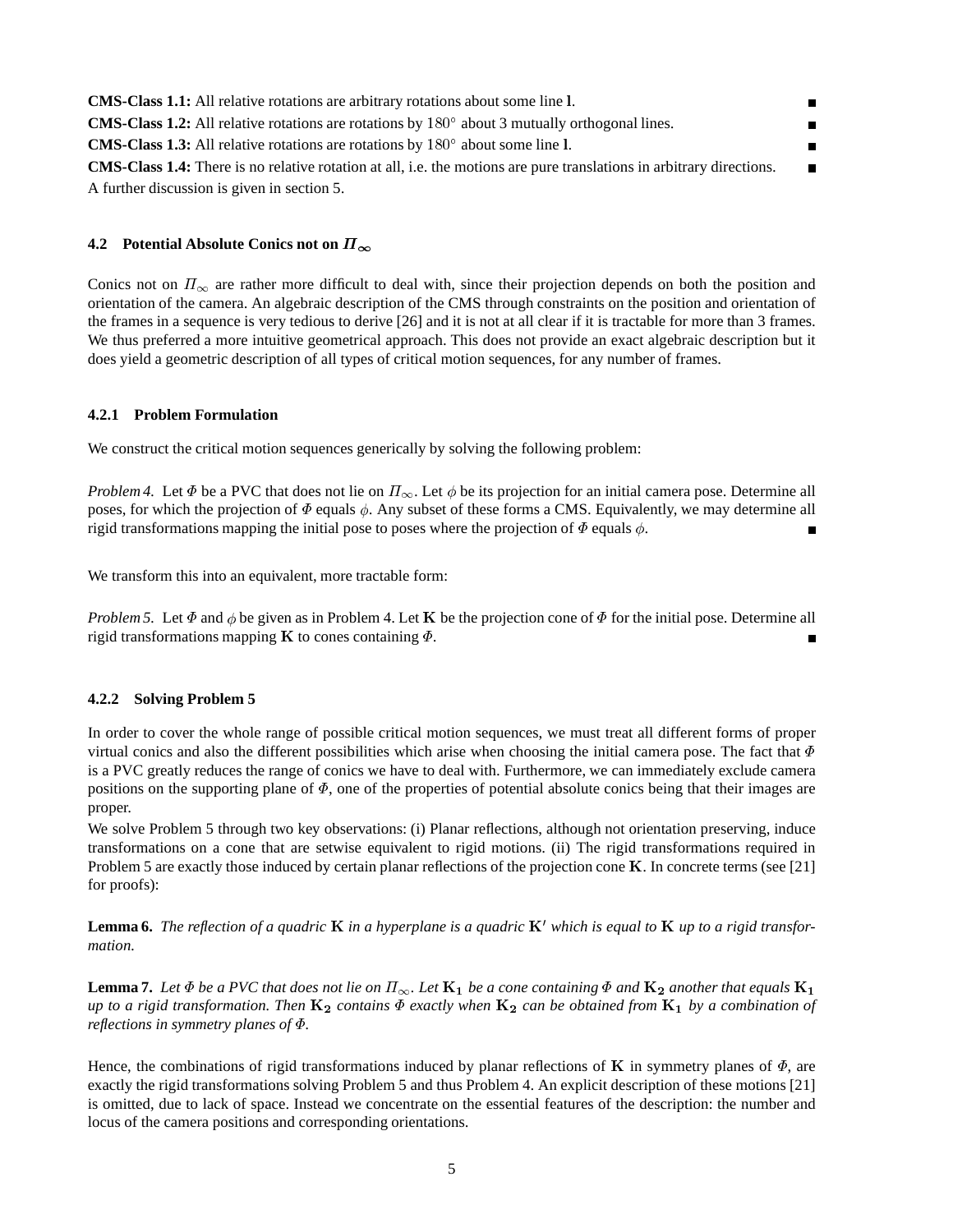## **4.2.3 Camera Positions**

Since  $\Phi$  is a proper virtual conic it must be a circle or an ellipse. The symmetry planes of a circle are its supporting plane  $\Pi$  and all planes orthogonal to  $\Pi$  containing the circle's center. An ellipse has 3 symmetry planes:  $\Pi$  and the 2 planes orthogonal to  $\Pi$  containing an axis of the ellipse. Consider a point  $\bf{Q}$  and apply all combinations of planar reflections in symmetry planes of  $\Phi$ . For an *ellipse*  $\Phi$ , the locii of reflected points are the 8 corners of a rectangular parallelepiped. These may even collapse, if Q lies on one or more symmetry planes. For a *circle*  $\Phi$ , the locii are two equally sized circles, whose supporting planes are parallel and equidistant to  $\Pi$ . We immediately draw the important conclusion that the projection centers in motion sequences that are critical with respect to a PVC not on  $\Pi_{\infty}$ , lie at **most** on two parallel and equally sized circles (the corners of a rectangular parallelepiped lie always on such circles)!

#### **4.2.4 Camera Orientations**

For any cone, rotations about its vertex exist that leave the cone globally invariant. We refer to these as *local orientation changes*. The number of local orientation changes depends on the cone's Euclidean normal form: arbitrary rotation of an *absolute* cone about its vertex leave the cone globally unchanged; a *circular* cone may be rotated by any degree about its main axis or by 180° by any line perpendicular and incident to the main axis; *elliptic* cones are left globally invariant by rotations by 180° about their axes. We count the local orientation changes as follows:  $\infty^3$  for an absolute cone,  $2 \times \infty$  for a circular cone and 4 for an elliptic cone (including the identity transformation). Consider a frame in a motion sequence that is critical with respect to a PVC  $\Phi$  not lying on  $\Pi_{\infty}$ . Let **K** be the projection cone of  $\Phi$ in the considered frame. Any rigid transformation that leaves  $K$  globally invariant, i.e. any local orientation change, possibly changes  $\Phi$ , but not its image, because the transformed  $\Phi$  still lies on the projection cone K. Dually, changing the orientation of the camera by any local orientation change of K has no effect on the image of  $\Phi$ .

#### **4.2.5 Synthesis**

We synthesize the derivations of the previous subsections by considering camera position and orientation together. All combinations of the following possibilities must be considered: K is an elliptic, a circular or an absolute cone and  $\Phi$ is an elliptic or a circular virtual conic. Let in the following  $\Pi$  be the supporting plane of  $\Phi$ .

*Case 4.* K*: Absolute cone,*  $\Phi$ *: Ellipse.* All planar sections of absolute cones are circles, so this case is not realizable.■ *Case 5.* K: *Absolute cone,*  $\Phi$ *: Circle.* The orthogonal projection of the vertex of K on  $\Pi$  is the center of the circle  $\Phi$ . Hence,  $\Pi$  is the only symmetry plane of  $\Phi$  that does not contain the vertex of **K**. Thus, only two camera positions are possible: the vertex of K and its reflection by  $\Pi$ . At both positions the camera may be oriented arbitrarily. *Case 6.* K: Circular cone,  $\Phi$ : Ellipse. The vertex of K must lie on the plane  $\Pi_1$ , which is perpendicular to  $\Pi$  and contains the major axis of  $\Phi$ . Combining reflections in symmetry planes of  $\Phi$  leads to the total of 4 possible camera positions, forming a rectangle in  $\Pi_1$ . At each position, the camera can be oriented as discussed in section 4.2.4. *Case 7.* K: *Circular cone,*  $\Phi$ *: Circle.* As in Case 5, the orthogonal projection of the vertex of K on  $\Pi$  is the center of  $\Phi$ , and there are only 2 possible camera positions. At each position, the camera may rotate arbitrarily about the line joining the projection centers or by  $180^{\circ}$  about perpendicular lines. This is a sub-case of Case 5. *Case 8.* <sup>K</sup>*: Elliptic cone, : Ellipse.* There are 8 possible camera positions which are the corners of a rectangular parallelepiped. At each position, 4 orientations are possible. This case is illustrated in Figure 1 (d).

*Case 9.* <sup>K</sup>*: Elliptic cone, : Circle.* The only case where infinitely many camera positions are possible: the camera may move on two circles (see section 4.2.3). At each position, 4 different orientations of the camera are possible. Note that a  $180^\circ$  rotation does not necessarily mean that the gaze directions before and after the rotation are opposite, e.g. if the rotation is about the optical axis, they even coincide.

## **5 A Taxonomy of the CMS**

We now summarize the results of sections 4.1 and 4.2. Table 1 contains **all** classes of critical motion sequences, ordered by decreasing number of possible camera positions. The numbers of camera positions (# <sup>t</sup>) and orientations  $(\# \mathbf{R})$  shown in the table, represent **maximum** configurations. #  $\Omega$ , the number of potential absolute conics, indicates the lowest achievable degree of ambiguity in the Euclidean reconstruction.

From Definition 2 it follows that the motion sequences in Classes 2–5 are those critical for affine reconstruction. The sequences of Class 5, which are not contained in any of Classes 1–4, are the only CMS, that are **not** critical for self-calibration.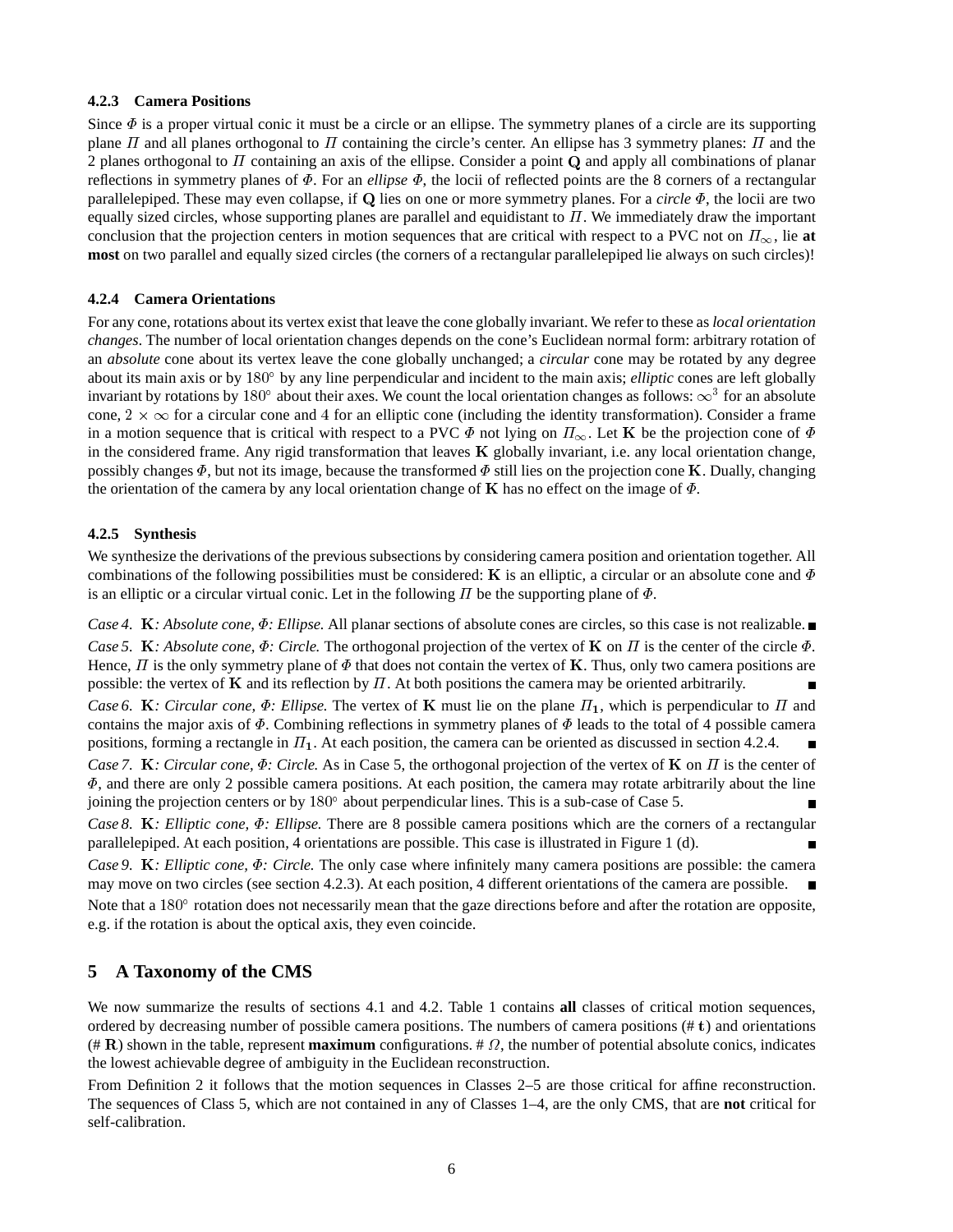|                          | <b>Class Description</b> | #t                | # $\bf{R}$                 | $# \Omega$   |
|--------------------------|--------------------------|-------------------|----------------------------|--------------|
|                          | See 4.1.2                |                   | $2 \times \infty$ $\infty$ |              |
|                          | Cf. Case 9               | $2 \times \infty$ |                            |              |
| 3                        | Cf. Case 8               |                   |                            |              |
|                          | Cf. Case 6               |                   | $2 \times \infty$          | $\mathbf{z}$ |
| $\overline{\phantom{0}}$ | Cf. Case 5               |                   |                            |              |

**Table 1. A taxonomy of the critical motion sequences.** *"#* <sup>t</sup>*" is the number of possible camera positions and "#* <sup>R</sup>*" the number of possible orientations of the camera at each position. "# " means the minimum number of potential absolute conics (including itself).*

#### **5.1 Practically Important Cases**

The taxonomy can be further refined. This is mainly interesting to obtain a specific description of the CMS that might have practical significance. In Table 2, we show the classes of CMS likely to be met in applications. Orbital motion (see also Figure 1 (a)), planar motion (Figure 1 (c)) and pure translation are particularly common imaging conditions for object modeling or navigation. Pure rotations are a good means of calibrating a camera, because of the simple algebra and easier feature matching due to the absence of occlusions [11].

|     | Class Description                              | # $t$            | $\# \mathbf{R}$ $\# \Omega$ |          |
|-----|------------------------------------------------|------------------|-----------------------------|----------|
| 1.1 | See $4.1.2$ and Figure 1 (b)                   | $\infty^3$       | $\infty$                    |          |
|     | $\overline{1.1.1}$ Planar motion, Figure 1 (c) | $\infty^{\ast}$  | $\infty$                    |          |
| 1.4 | Pure translations                              | $\infty^{\circ}$ |                             | $\infty$ |
| 2.1 | Orbital motion, Figure 1 (a) $2 \times \infty$ |                  |                             | $\infty$ |
| 5.2 | Pure rotations                                 |                  | $\infty$                    |          |

**Table 2. Practically important classes of critical motion sequences.** *The numbering of classes does not reflect completely the hierarchy, since for example Class 1.1.1 is also a sub-class of Class 2.*



**Figure 1. Illustration of critical motion sequences.** *The cameras are represented by the local coordinate axes, arcs indicate optical axes.* **(a)** *Orbital motion.* **(b)** *Rotation about parallel axes and arbitrary translation.* **(c)** *Planar motion.* **(d)** *A hypothetical critical sequence of Class 3. At each position, only one of the 4 possible orientations is shown.*

#### **5.2 Degree of Ambiguity**

For the practically important CMS in Table 2, we indicate which level of reconstruction can be recovered. Sequences of Classes 1.1 and 1.1.1 permit Euclidean reconstruction up to a scale ambiguity in one direction [2, 25]. Pure camera translations (Class 1.4) enable an affine reconstruction of the scene [17]. Of course, from pure rotations, no reconstruction at all is possible. From orbital motion (Class 2.1), the Euclidean structure of the planes parallel to the motion plane can be recovered, but there remains a two degree-of-freedom projective ambiguity perpendicular to it.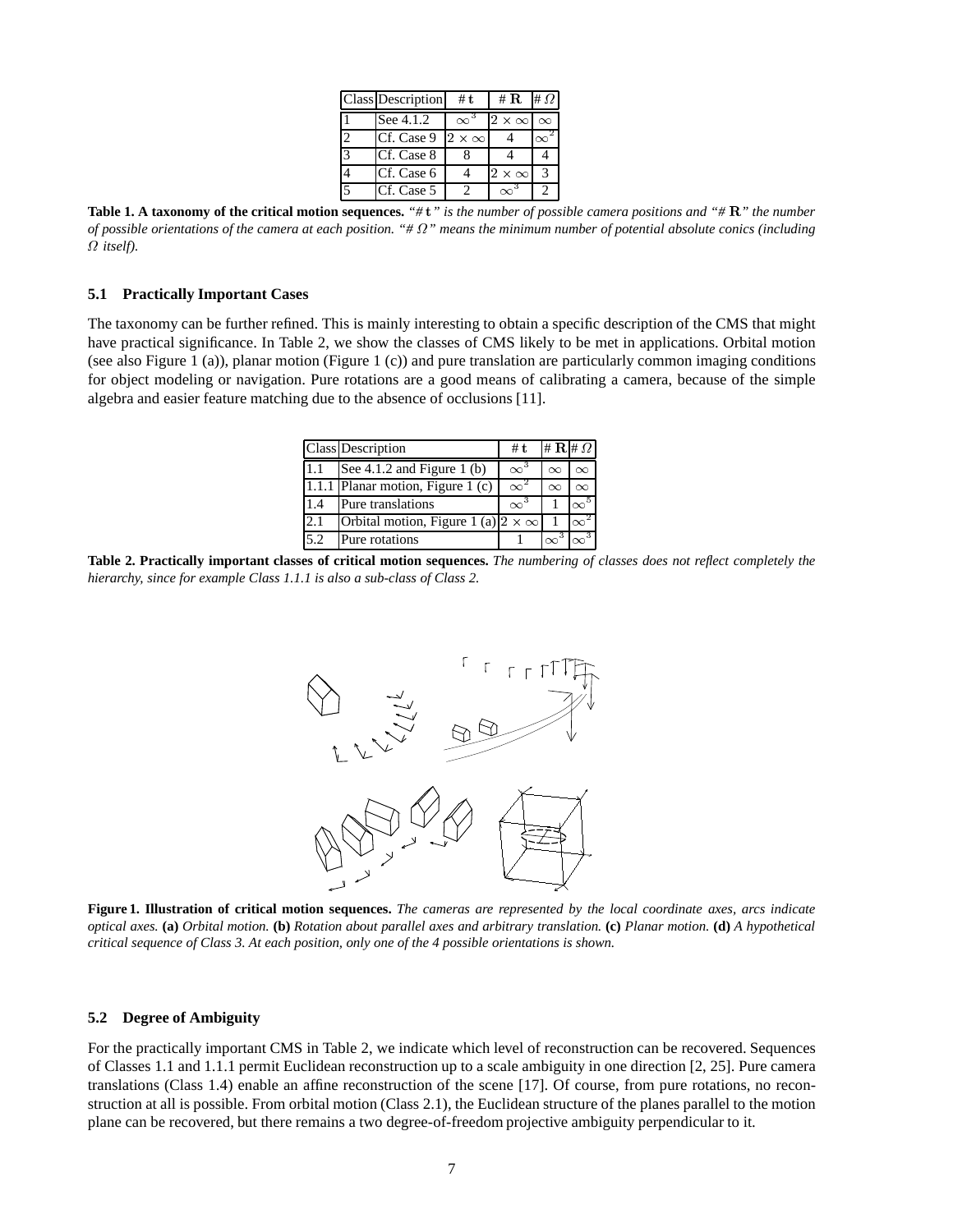# **6 Practical Issues**

The problem of CMS, in contrast to critical surfaces ("Motion fields are hardly ever ambiguous" [14]) **is** important in practice, since many image sequences are actually critical.

*Reducing Ambiguities.* It is possible to reduce the degree of ambiguity in reconstructions, when prior knowledge of the scene structure or the camera motion is available. A known or partially known calibration of the camera should also be used if available: for applications in robotics, at least the stable camera parameters (aspect ratio and skew) are normally known. No fault is usually committed if the angle between the pixel axes is set to 90°. In [2], this constraint is used to reduce the ambiguity of Euclidean reconstruction from planar motion to a two-fold one. However, the constraint is added *after* having obtained a 1-degree ambiguous reconstruction, which shows that it is not always clear how to integrate constraints on the intrinsic parameters into a batch solution. Another way of discarding ambiguous solutions is to analyze reconstructions with respect to physical contradictions, e.g. to see whether a reconstructed point lies behind a camera by which it is actually seen. The best way to counter CMS is clearly to avoid them by using motion sequences that are "far" from critical: turning around an object while fixating it is adequate for modeling, but critical if the camera is not calibrated; however, including rotations about the camera's optical axis turns the sequence into a non-critical one (photogrammetric experience has shown that rotations of <sup>90</sup> produce good conditions for reconstruction).

*Detecting and Identifying CMS.* A general-purpose system for Euclidean reconstruction should at least be able to detect the presence of ambiguous solutions, e.g. by analyzing covariance matrices. Better would be the identification of the type of the underlying motion sequence. This would enable the ambiguity in the reconstruction to be labeled correctly, e.g. as an affine reconstruction. Furthermore, if the CMS is identified, a special algorithm might be applied to achieve a more stable and accurate reconstruction. A "brute force" approach would be to execute all available algorithms, designed for general or critical sequences. The adequate solution could then be determined by a model selection phase: the "smallest" model (reconstruction with lowest geometric level) which fits the data acceptably well (e.g. with a reprojection error below a threshold). An algorithm that identifies singular motions in order to obtain less complex constraint equations for self-calibration than Kruppa's equations is described in [24]. However, only frameto-frame motions are considered, and thus critical motion *sequences* are not identified and may cause the algorithm to fail.

# **7 Conclusion**

We have derived all types of motion sequences for which monocular uncalibrated Euclidean reconstruction is ambiguous. By identifying several typical imaging conditions as critical we have shown that critical sequences are important in practice so that they should be taken into account when developing systems for Euclidean reconstruction. It is clear, that ambiguities can often be reduced right from the start by using an available partial calibration or just by avoiding critical motions.

Work in progress is concerned with the investigation of approaches for the implementation of a stratified reconstruction system. We are also working on an extension of our formalism to the affine camera model and to the case of a zooming camera. A study similar to that of the "Gefährliche Räume" [13] would also be interesting, i.e. investigating how near a motion sequence must be to critical in order to cause inherent numerical instabilities.

*Acknowledgements.* I would like to thank Long Quan and Bill Triggs for fruitful discussions.

# **References**

- 1. G. Adiv, "Inherent Ambiguities in Recovering 3-D Motion and Structure from a Noisy Flow Field", *PAMI*, (11) 5, 477-489, 1989.
- 2. M. Armstrong, A. Zisserman and R. Hartley, "Self-Calibration from Image Triplets", *ECCV, Cambridge, UK*, 3-16, 1996.
- 3. A. Basu, "Active Calibration: Alternative Strategy and Analysis", *CVPR, New York*, 495-500, 1993.
- 4. W. Boehm and H. Prautzsch, "Geometric Concepts for Geometric Design", A K Peters, 1994.
- 5. L. Dron, "Dynamic Camera Self-Calibration from Controlled Motion Sequences", *CVPR, New York*, 501-506, 1993.